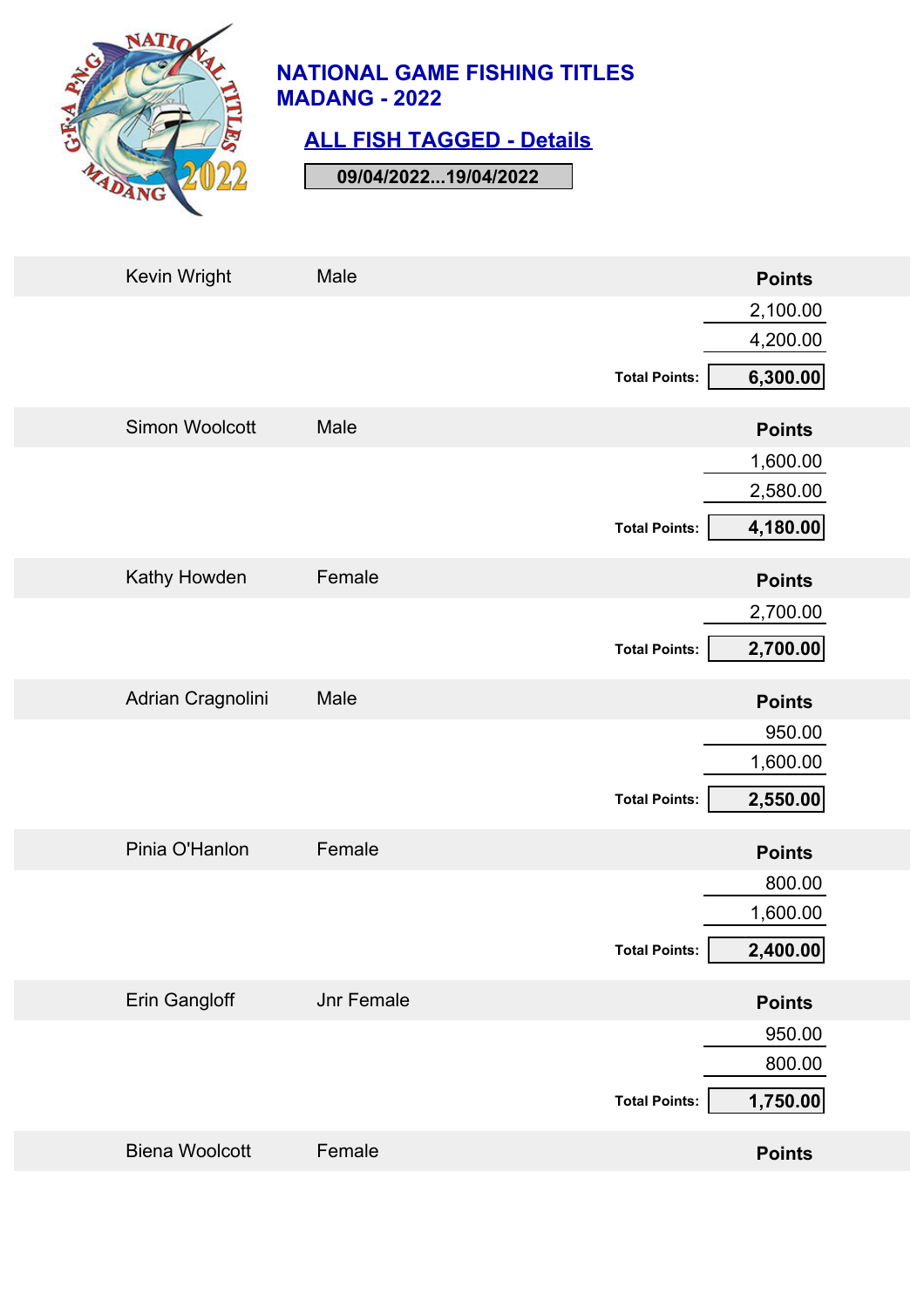

## **ALL FISH TAGGED - Details**

|                        |        | <b>Total Points:</b> | 1,600.00<br>30.00<br>1,630.00 |
|------------------------|--------|----------------------|-------------------------------|
| Tina Jerry             | Female |                      | <b>Points</b>                 |
|                        |        | <b>Total Points:</b> | 1,600.00<br>1,600.00          |
| Neomi Sawicki          | Female |                      | <b>Points</b>                 |
|                        |        | <b>Total Points:</b> | 800.00<br>800.00<br>1,600.00  |
| Mogia Nime             | Male   |                      | <b>Points</b>                 |
|                        |        | <b>Total Points:</b> | 800.00<br>800.00<br>1,600.00  |
| <b>Mathew Brutnall</b> | Male   |                      | <b>Points</b>                 |
|                        |        | <b>Total Points:</b> | 1,600.00<br>1,600.00          |
| <b>Guis Muroket</b>    | Male   |                      | <b>Points</b>                 |
| Elly Kanan             | Female | <b>Total Points:</b> | 1,600.00<br>1,600.00          |
|                        |        |                      | <b>Points</b><br>800.00       |
|                        |        | <b>Total Points:</b> | 800.00<br>1,600.00            |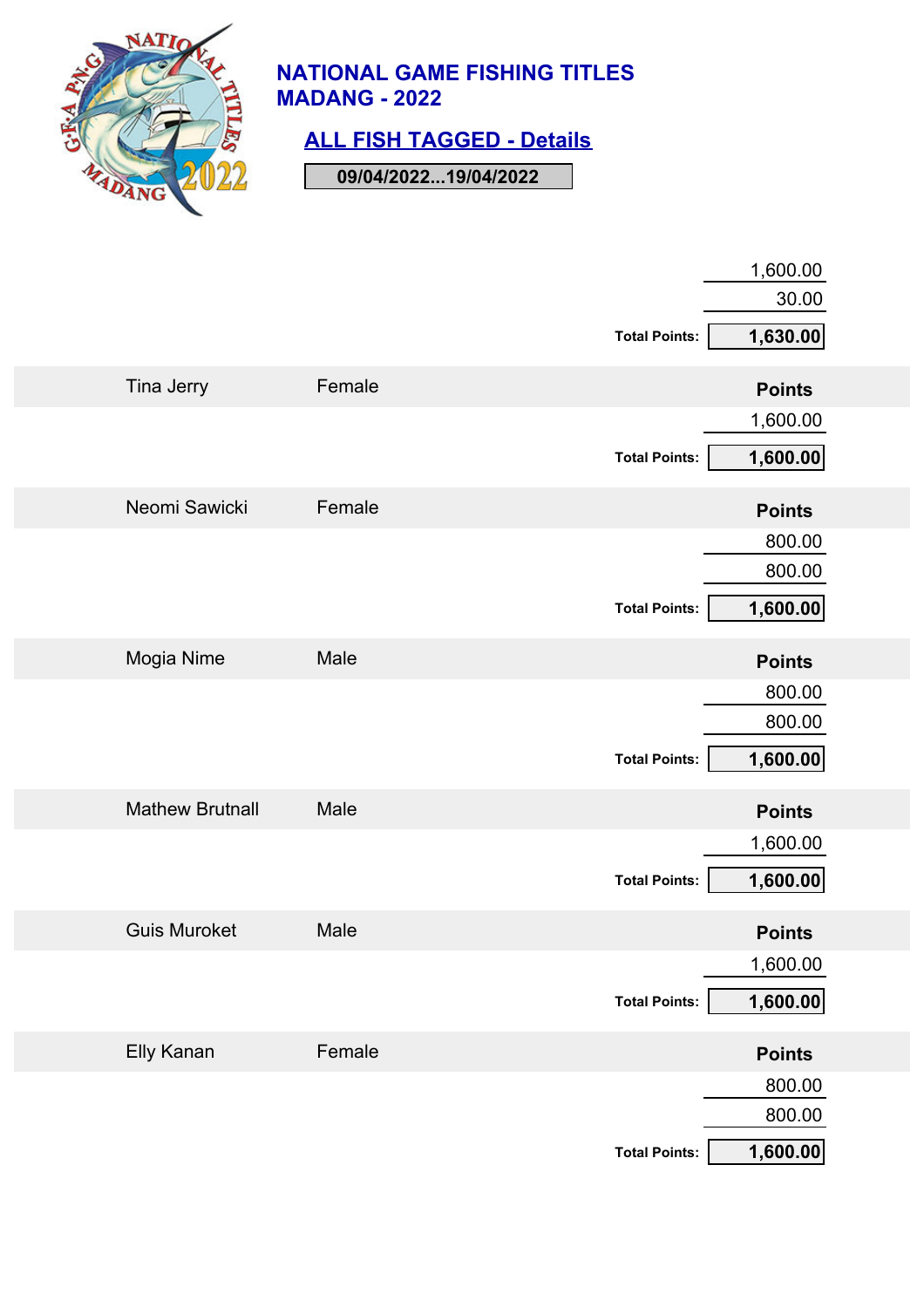

### **ALL FISH TAGGED - Details**

| Darby Morrison           | Male              | <b>Points</b>                    |
|--------------------------|-------------------|----------------------------------|
|                          |                   | 1,400.00                         |
|                          |                   | 30.00                            |
|                          |                   | 1,430.00<br><b>Total Points:</b> |
| <b>Christopher Tsang</b> | Male              | <b>Points</b>                    |
|                          |                   | 1,400.00                         |
|                          |                   | 1,400.00<br><b>Total Points:</b> |
| <b>Blake Hickey</b>      | Male              | <b>Points</b>                    |
|                          |                   | 700.00                           |
|                          |                   | 700.00                           |
|                          |                   | 1,400.00<br><b>Total Points:</b> |
| Troy Ryan                | Male              | <b>Points</b>                    |
|                          |                   | 950.00                           |
|                          |                   | 300.00                           |
|                          |                   | 1,250.00<br><b>Total Points:</b> |
| <b>Philip Kelly</b>      | Male              | <b>Points</b>                    |
|                          |                   | 700.00                           |
|                          |                   | 550.00                           |
|                          |                   | <b>Total Points:</b><br>1,250.00 |
| <b>Jodie Finall</b>      | Female            | <b>Points</b>                    |
|                          |                   | 950.00                           |
|                          |                   | 950.00<br><b>Total Points:</b>   |
| <b>Giaan Gangloff</b>    | <b>Jnr Female</b> | <b>Points</b>                    |
|                          |                   | 850.00                           |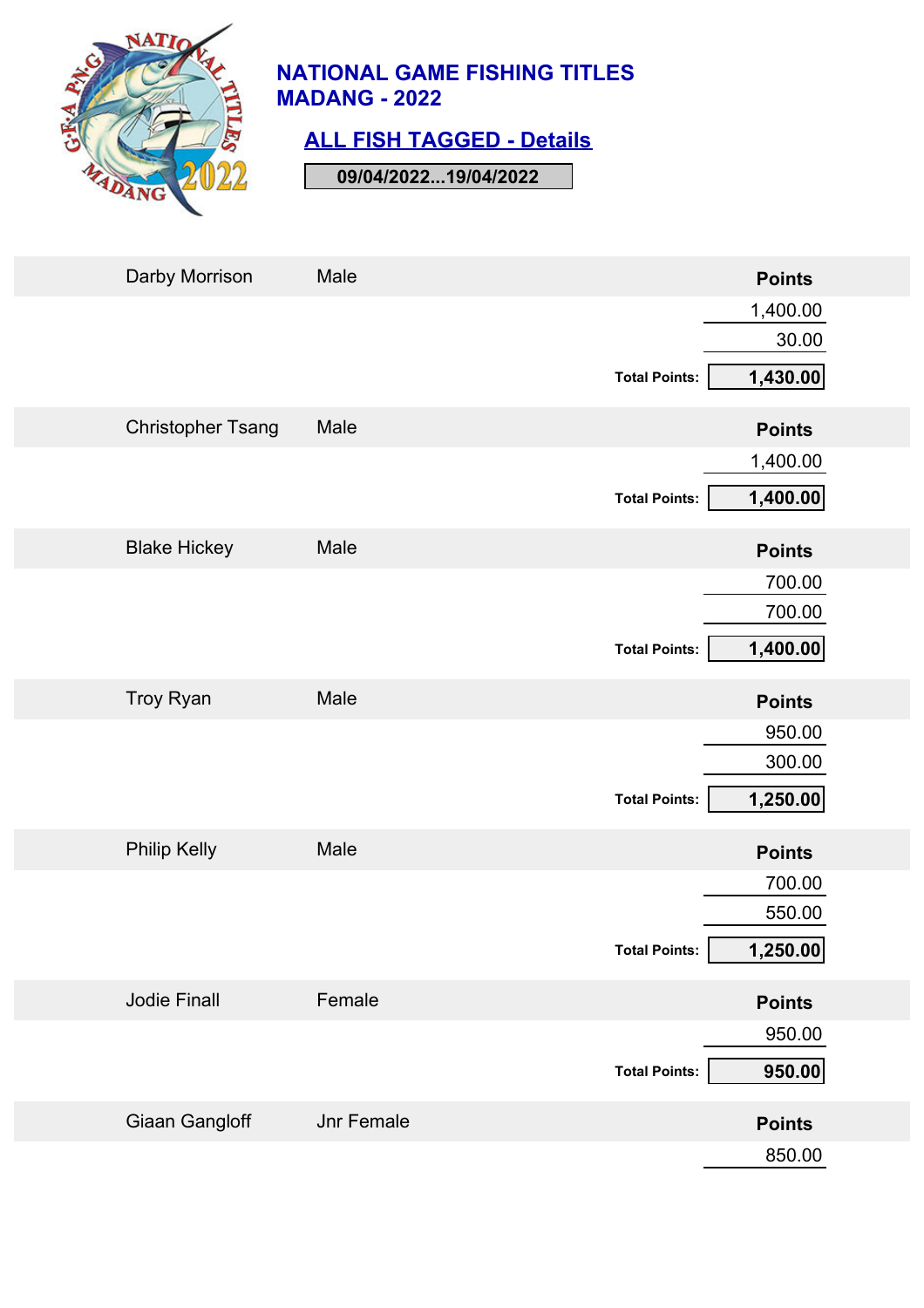

# **ALL FISH TAGGED - Details**

|                     |        | <b>Total Points:</b> | 850.00        |
|---------------------|--------|----------------------|---------------|
| Johna Luke          | Male   |                      | <b>Points</b> |
|                     |        |                      | 830.00        |
|                     |        | <b>Total Points:</b> | 830.00        |
| <b>Terry Haggar</b> | Male   |                      | <b>Points</b> |
|                     |        |                      | 810.00        |
|                     |        | <b>Total Points:</b> | 810.00        |
| Weiqi Zhoy          | Male   |                      | <b>Points</b> |
|                     |        |                      | 800.00        |
|                     |        | <b>Total Points:</b> | 800.00        |
| Wayne Baldwin       | Male   |                      | <b>Points</b> |
|                     |        |                      | 800.00        |
|                     |        | <b>Total Points:</b> | 800.00        |
| Sam Amor            | Male   |                      | <b>Points</b> |
|                     |        |                      | 800.00        |
|                     |        | <b>Total Points:</b> | 800.00        |
| Rose Ipatas         | Female |                      | <b>Points</b> |
|                     |        |                      | 800.00        |
|                     |        | <b>Total Points:</b> | 800.00        |
| Nathan Thompson     | Male   |                      | <b>Points</b> |
|                     |        |                      | 800.00        |
|                     |        | <b>Total Points:</b> | 800.00        |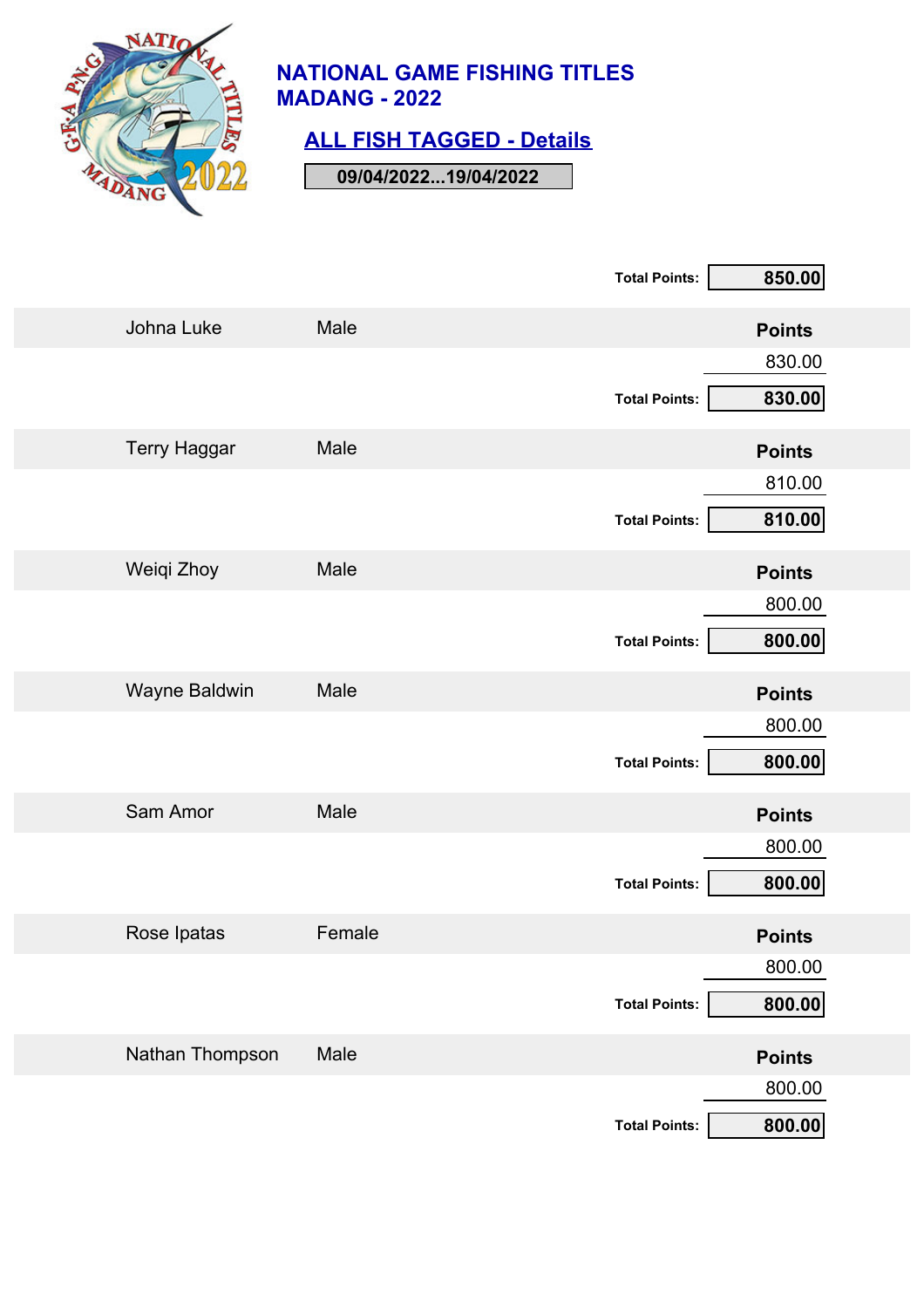

### **ALL FISH TAGGED - Details**

| Michelle Apore          | Female |                      | <b>Points</b> |
|-------------------------|--------|----------------------|---------------|
|                         |        |                      | 800.00        |
|                         |        | <b>Total Points:</b> | 800.00        |
| Marco Crognolini        | Male   |                      | <b>Points</b> |
|                         |        |                      | 800.00        |
|                         |        | <b>Total Points:</b> | 800.00        |
| Louise Franklin         | Female |                      | <b>Points</b> |
|                         |        |                      | 800.00        |
|                         |        | <b>Total Points:</b> | 800.00        |
| Louis Graham            | Male   |                      | <b>Points</b> |
|                         |        |                      | 800.00        |
|                         |        | <b>Total Points:</b> | 800.00        |
| Liquan Yan              | Male   |                      | <b>Points</b> |
|                         |        |                      | 800.00        |
|                         |        | <b>Total Points:</b> | 800.00        |
| <b>Lionel Brunskill</b> | Male   |                      | <b>Points</b> |
|                         |        |                      | 800.00        |
|                         |        | <b>Total Points:</b> | 800.00        |
| Lin Weijie              | Female |                      | <b>Points</b> |
|                         |        |                      | 800.00        |
|                         |        | <b>Total Points:</b> | 800.00        |
| <b>Justin Brunskill</b> | Male   |                      | <b>Points</b> |
|                         |        |                      | 800.00        |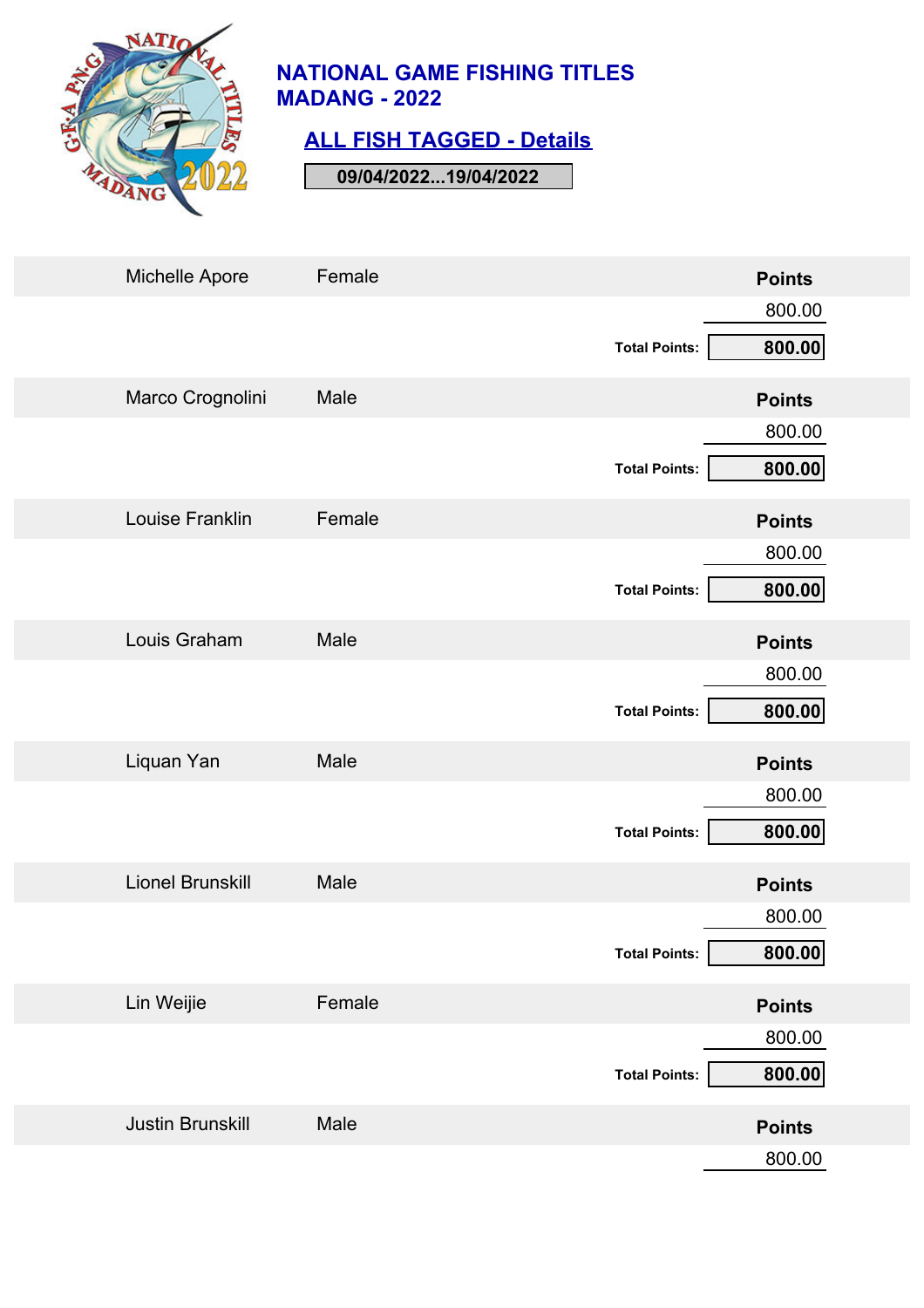

# **ALL FISH TAGGED - Details**

|                       |        | <b>Total Points:</b> | 800.00        |
|-----------------------|--------|----------------------|---------------|
| Juan Rey              | Male   |                      | <b>Points</b> |
|                       |        |                      | 800.00        |
|                       |        | <b>Total Points:</b> | 800.00        |
| Jacky Weng            | Male   |                      | <b>Points</b> |
|                       |        |                      | 800.00        |
|                       |        | <b>Total Points:</b> | 800.00        |
| Emma Pickworth        | Female |                      | <b>Points</b> |
|                       |        |                      | 800.00        |
|                       |        | <b>Total Points:</b> | 800.00        |
| Douglas Minimbi       | Male   |                      | <b>Points</b> |
|                       |        |                      | 800.00        |
|                       |        | <b>Total Points:</b> | 800.00        |
| <b>Damien Colette</b> | Male   |                      | <b>Points</b> |
|                       |        |                      | 800.00        |
|                       |        | <b>Total Points:</b> | 800.00        |
| <b>Bobby Chen</b>     | Male   |                      | <b>Points</b> |
|                       |        |                      | 800.00        |
|                       |        | <b>Total Points:</b> | 800.00        |
| Angela Salak          | Female |                      | <b>Points</b> |
|                       |        |                      | 800.00        |
|                       |        | <b>Total Points:</b> | 800.00        |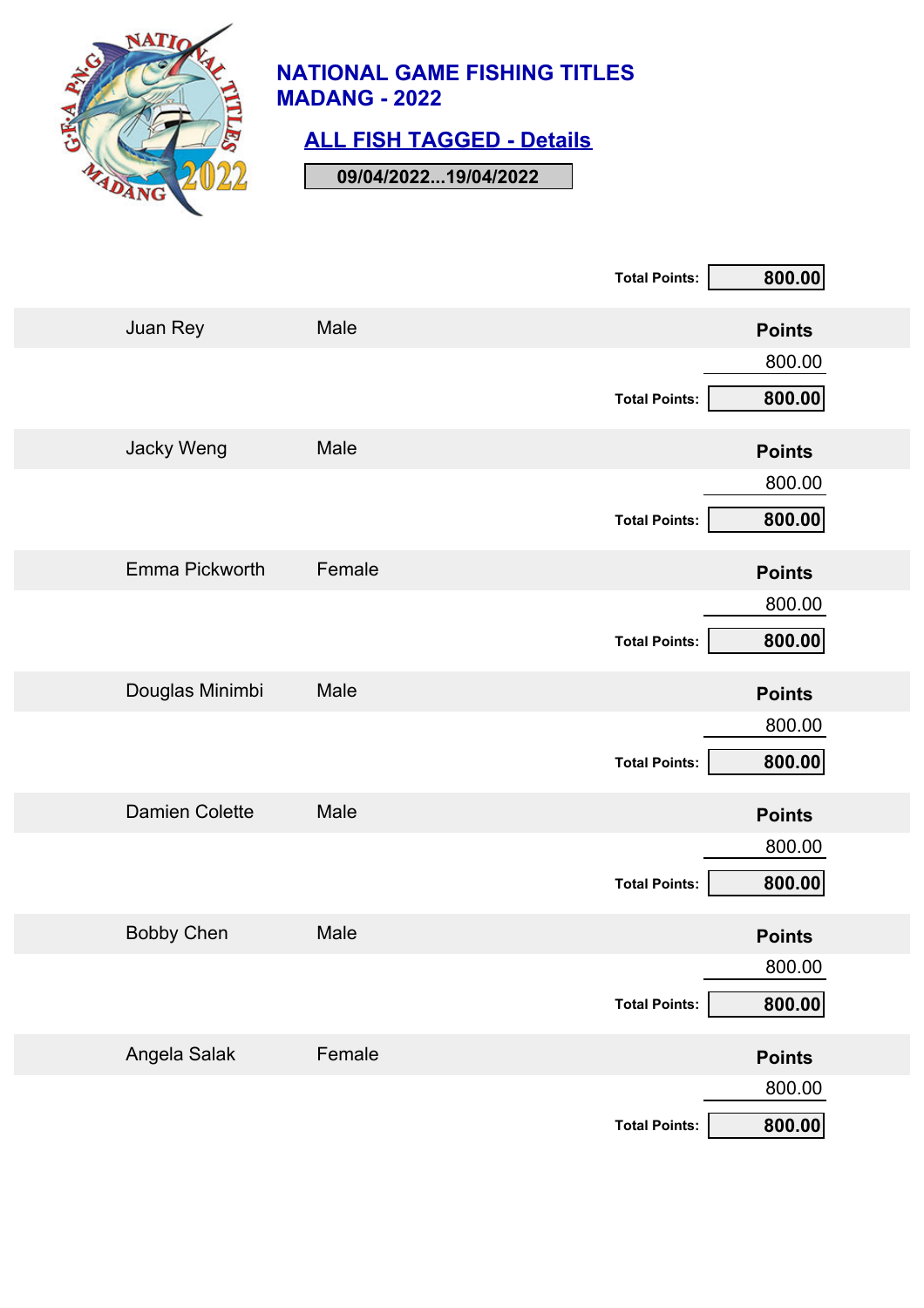

### **ALL FISH TAGGED - Details**

| <b>Andrew Marlow</b> | Male   |                      | <b>Points</b> |
|----------------------|--------|----------------------|---------------|
|                      |        |                      | 800.00        |
|                      |        | <b>Total Points:</b> | 800.00        |
| Allan Atava          | Male   |                      | <b>Points</b> |
|                      |        |                      | 800.00        |
|                      |        | <b>Total Points:</b> | 800.00        |
| Alicia Obara         | Female |                      | <b>Points</b> |
|                      |        |                      | 800.00        |
|                      |        | <b>Total Points:</b> | 800.00        |
| <b>Terina Hagger</b> | Female |                      | <b>Points</b> |
|                      |        |                      | 760.00        |
|                      |        | <b>Total Points:</b> | 760.00        |
| David Cowan          | Male   |                      | <b>Points</b> |
|                      |        |                      | 10.00         |
|                      |        | <b>Total Points:</b> | 700.00        |
|                      |        |                      | 710.00        |
| <b>Steve Balters</b> | Male   |                      | <b>Points</b> |
|                      |        |                      | 700.00        |
|                      |        | <b>Total Points:</b> | 700.00        |
| <b>Matt Ellis</b>    | Male   |                      | <b>Points</b> |
|                      |        |                      | 700.00        |
|                      |        | <b>Total Points:</b> | 700.00        |
| <b>Martin Tsang</b>  | Male   |                      | <b>Points</b> |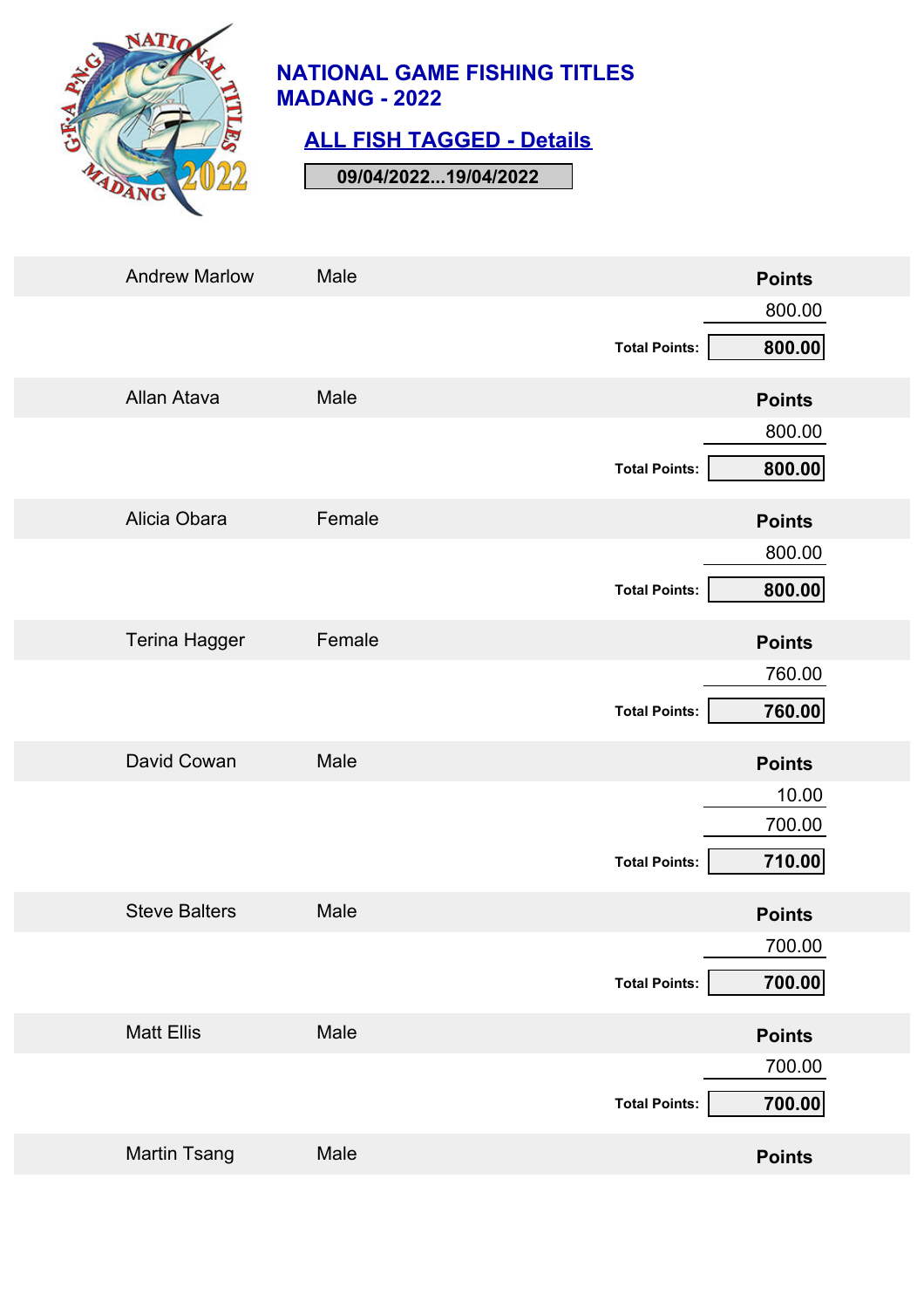

# **ALL FISH TAGGED - Details**

|                      |        |                      | 700.00        |
|----------------------|--------|----------------------|---------------|
|                      |        | <b>Total Points:</b> | 700.00        |
| Keith Kingston       | Male   |                      | <b>Points</b> |
|                      |        |                      | 700.00        |
|                      |        | <b>Total Points:</b> | 700.00        |
| Jamie Mehl           | Male   |                      | <b>Points</b> |
|                      |        |                      | 700.00        |
|                      |        | <b>Total Points:</b> | 700.00        |
| Jack Canavan         | Male   |                      | <b>Points</b> |
|                      |        |                      | 700.00        |
|                      |        | <b>Total Points:</b> | 700.00        |
| <b>Gary Litz</b>     | Male   |                      | <b>Points</b> |
|                      |        |                      | 700.00        |
|                      |        | <b>Total Points:</b> | 700.00        |
| <b>Finn Beirne</b>   | Male   |                      | <b>Points</b> |
|                      |        |                      | 700.00        |
|                      |        | <b>Total Points:</b> | 700.00        |
| <b>Fabie Ponting</b> | Female |                      | <b>Points</b> |
|                      |        |                      | 700.00        |
|                      |        | <b>Total Points:</b> | 700.00        |
| <b>Daniel Finall</b> | Male   |                      | <b>Points</b> |
|                      |        |                      | 700.00        |
|                      |        | <b>Total Points:</b> | 700.00        |
|                      |        |                      |               |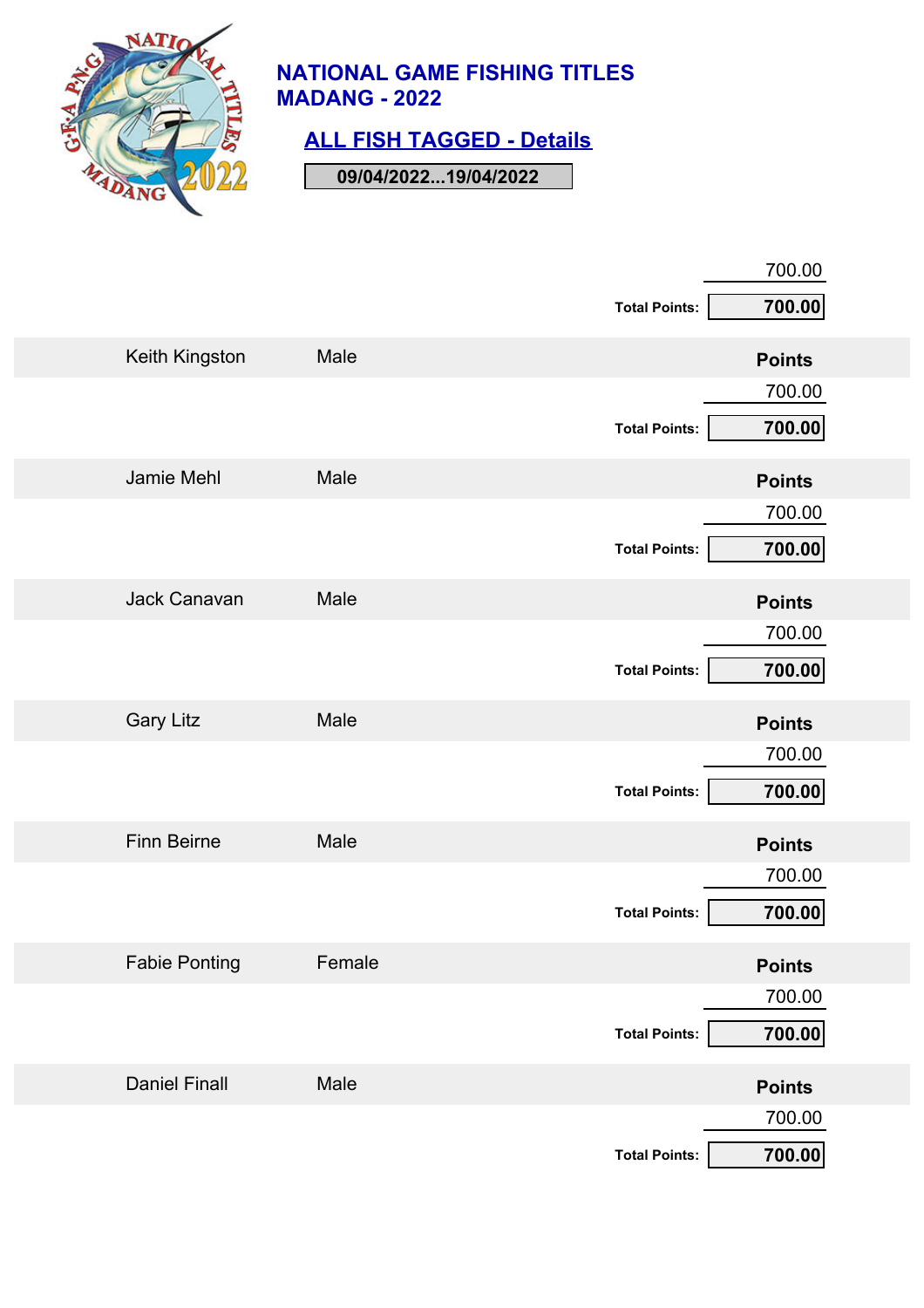

### **ALL FISH TAGGED - Details**

| <b>Carl Tammur</b>       | Male       |                      | <b>Points</b> |
|--------------------------|------------|----------------------|---------------|
|                          |            |                      | 700.00        |
|                          |            | <b>Total Points:</b> | 700.00        |
| <b>Ben Murchison</b>     | Male       |                      | <b>Points</b> |
|                          |            |                      | 700.00        |
|                          |            | <b>Total Points:</b> | 700.00        |
| <b>Chelsea Woolcott</b>  | Jnr Female |                      | <b>Points</b> |
|                          |            |                      | 580.00        |
|                          |            |                      | 10.00         |
|                          |            | <b>Total Points:</b> | 590.00        |
| <b>Leonard Tan</b>       | Male       |                      | <b>Points</b> |
|                          |            |                      | 580.00        |
|                          |            | <b>Total Points:</b> | 580.00        |
| Larry Posa               | Male       |                      | <b>Points</b> |
|                          |            |                      | 550.00        |
|                          |            | <b>Total Points:</b> | 550.00        |
| Ed Weggemans             | Male       |                      | <b>Points</b> |
|                          |            |                      | 550.00        |
|                          |            | <b>Total Points:</b> | 550.00        |
| <b>Christopher Tyson</b> | Male       |                      | <b>Points</b> |
|                          |            |                      | 550.00        |
|                          |            | <b>Total Points:</b> | 550.00        |
| <b>Brannon Yap</b>       | Male       |                      | <b>Points</b> |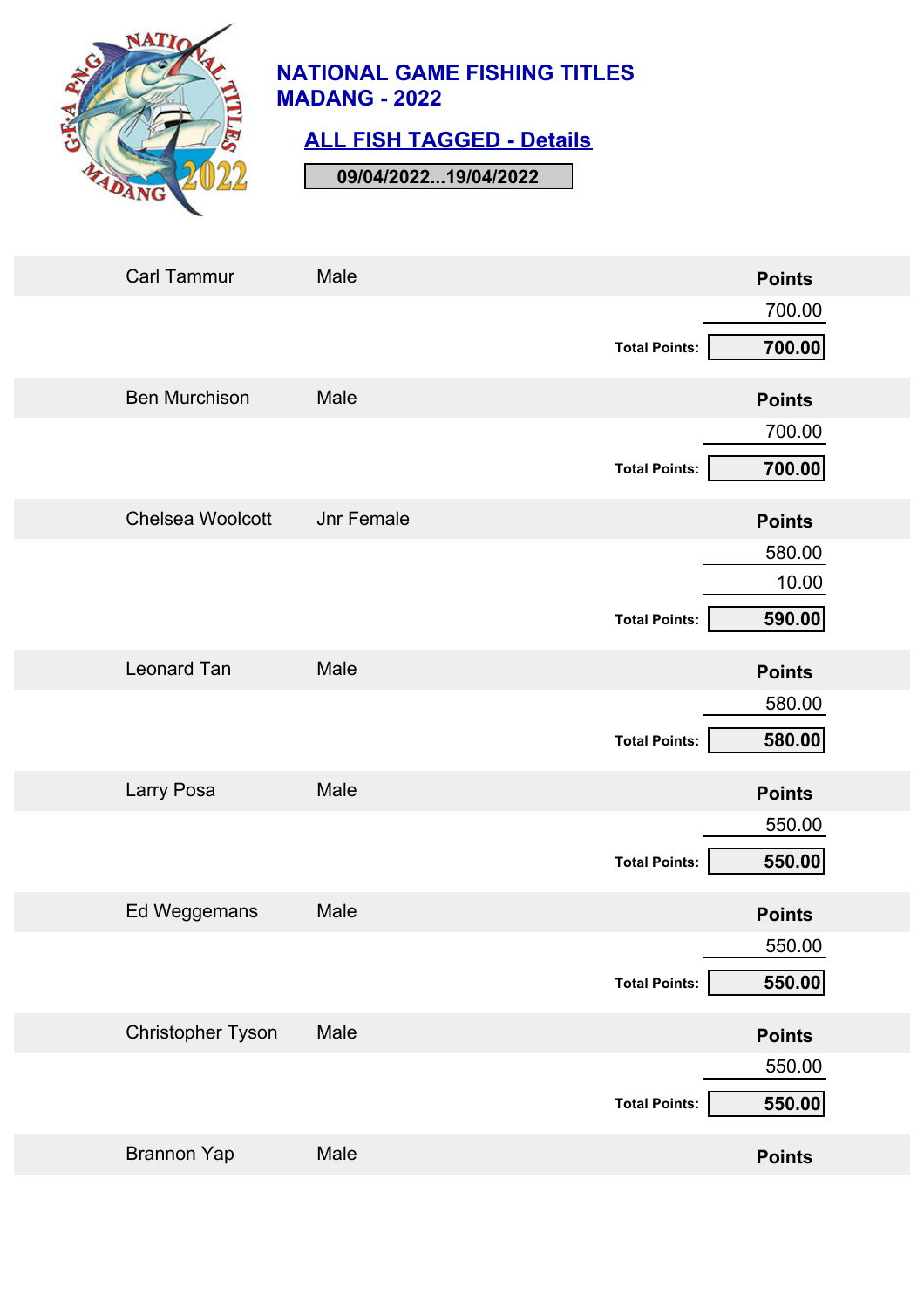

# **ALL FISH TAGGED - Details**

|                     |                 | <b>Total Points:</b> | 550.00<br>550.00        |
|---------------------|-----------------|----------------------|-------------------------|
| Jason Knight        | Male            |                      | <b>Points</b>           |
|                     |                 | <b>Total Points:</b> | 280.00<br>280.00        |
| Josh Rema           | Male            |                      | <b>Points</b>           |
|                     |                 | <b>Total Points:</b> | 150.00<br>150.00        |
| <b>Wayne Baker</b>  | Male            |                      | <b>Points</b>           |
|                     |                 | <b>Total Points:</b> | 140.00<br>140.00        |
| Keon O'Honlon       | <b>Jnr Male</b> |                      | <b>Points</b>           |
|                     |                 | <b>Total Points:</b> | 140.00<br>140.00        |
| <b>Russel Evins</b> | Male            |                      | <b>Points</b>           |
|                     |                 | <b>Total Points:</b> | 60.00<br>30.00<br>90.00 |
| Nic Schoepfer       | Male            |                      | <b>Points</b>           |
|                     |                 | <b>Total Points:</b> | 70.00<br>70.00          |
| <b>Tyler Hicky</b>  | Female          |                      | <b>Points</b>           |
|                     |                 |                      | 30.00                   |